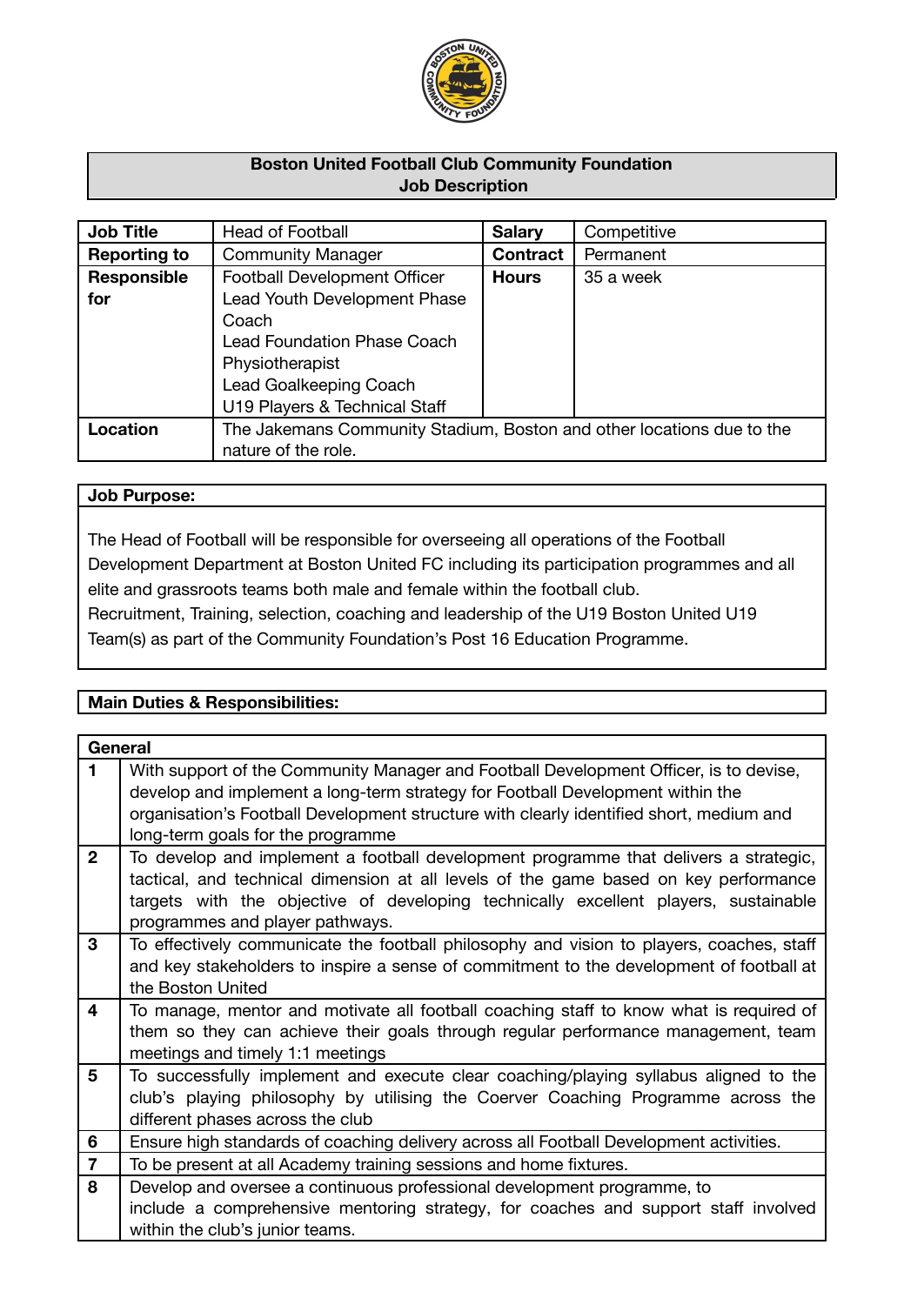

| 9  | To communicate regularly with the First Team Manager regarding the progress of the       |
|----|------------------------------------------------------------------------------------------|
|    | players within the Academy.                                                              |
| 10 | To ensure Talent ID Days are effectively organised.                                      |
|    | <b>U19 Head Coach</b>                                                                    |
| 11 | To deliver coaching sessions in accordance with the coaching syllabus and timetable      |
|    | agreed at the beginning of the season and reviewed annually.                             |
| 12 | To be responsible for recording participants and attendances at U19 training, matches    |
|    | and other related activities.                                                            |
| 13 | Drive recruitment for the U19 squads by organising and delivering taster days and events |
|    | all year round both internally and externally with own teams, at local football clubs,   |
|    | schools and at the Jakemans Community Stadium to attract participants to our post 16     |
|    | education courses.                                                                       |
| 14 | To be responsible for keeping records of matches and players' performances of your       |
|    | designated team by using the Team Record Books                                           |
| 15 | To conduct - Bi-Annual Player Review Meetings with the players and their parents of the  |
|    | U19 squads.                                                                              |
| 16 | To be responsible for the running of all U19 squads, technical staff and all related     |
|    | administration.                                                                          |
| 17 | Co-operating with other staff in ensuring high standards of conduct and behaviour at all |
|    | times as per the Code of Conduct for Coaches.                                            |
| 18 | Communicate with the Club Secretary / College Tutors regarding the programme e.g.        |
|    | arrangements for training and matches                                                    |
| 19 | Liaise with the Physiotherapist regarding prevention, treatment and rehabilitation of    |
|    | injuries.                                                                                |
| 20 | To maintain a well-supplied medical bag for all fixtures and training sessions in        |
|    | consultation with the Physiotherapist                                                    |
| 21 | Attend any internal and league meetings as required                                      |
| 22 | Build and develop relationships with local non-league clubs to aid and support player    |
|    | development                                                                              |

| <b>Personal Specification</b>                    |                  |                  |
|--------------------------------------------------|------------------|------------------|
|                                                  | <b>Essential</b> | <b>Desirable</b> |
| <b>Qualifications</b>                            |                  |                  |
| <b>UEFAB</b>                                     | V                |                  |
| Valid FA Emergency Aid                           | V                |                  |
| Valid FA Safeguarding Children Certificate       | V                |                  |
| Valid FA Enhanced DBS Check                      | V                |                  |
| <b>UEFA A</b>                                    |                  |                  |
| <b>FA Youth Award</b>                            |                  | V                |
| <b>Sports Development Degree</b>                 |                  | V                |
| Playing football at a high or professional level |                  |                  |
|                                                  |                  |                  |
| <b>Knowledge and Experience</b>                  |                  |                  |
| Experience of working in elite football          |                  |                  |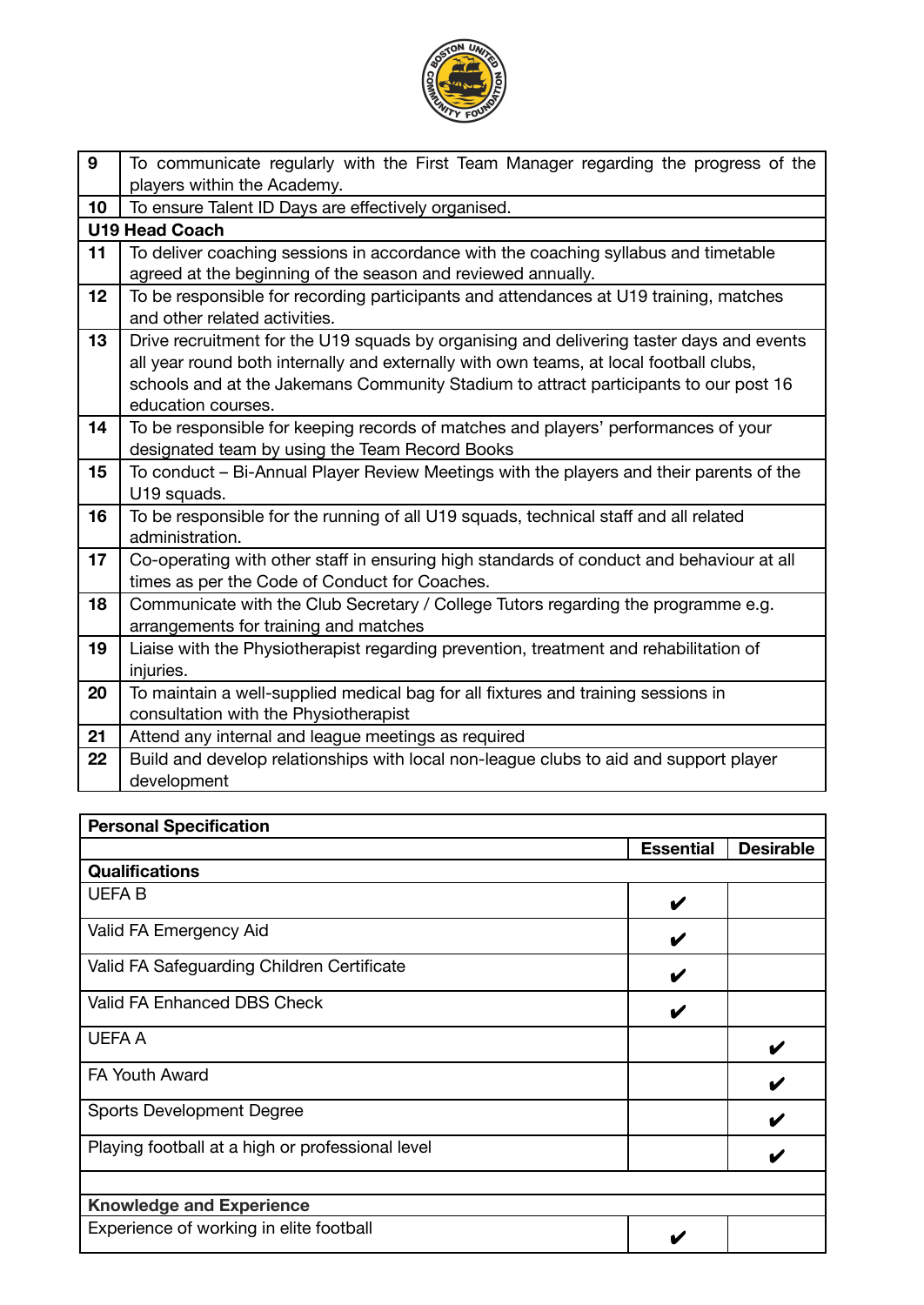

| Experience of coaching football in a range of settings                                                                                                                |   |  |
|-----------------------------------------------------------------------------------------------------------------------------------------------------------------------|---|--|
| Previous Football/Sports Development Experience                                                                                                                       | V |  |
| Demonstrate a passion for football and an ambitious approach to<br>improvement and success                                                                            |   |  |
| Present evidence of significant knowledge and proven track record in<br>developing and implementing a successful football philosophy and<br>coaching programme        |   |  |
| Display proven experience of developing and implementing high<br>quality coaching sessions;                                                                           | v |  |
| <b>Skills and Abilities</b>                                                                                                                                           |   |  |
| Ability to communicate effectively with players, parents and partners                                                                                                 | V |  |
| Ability to work individually and as part of a team                                                                                                                    | V |  |
| Excellent planning and organisational skills and attention to detail                                                                                                  | V |  |
| A drive to help people achieve their goals                                                                                                                            | V |  |
| Willingness to work unsocial hours, including evenings and weekends                                                                                                   | V |  |
| Ability to evaluate sessions and provide quality feedback to players,<br>coaches, and support staff                                                                   | V |  |
|                                                                                                                                                                       |   |  |
| <b>Other</b><br>Must satisfy relevant pre-employment checks including two<br>satisfactory references and Enhanced FA DBS Check.                                       | V |  |
| To hold a current full driving licence and ability to undertake any<br>necessary travel in connection with the duties of the post                                     | V |  |
| Must be able to recognise discrimination in its many forms and adhere<br>to the BUFCCF equality & diversity policies.                                                 | V |  |
| To have knowledge and understanding of health and safety issues and<br>to follow the policies and procedures of Boston United Community<br>Foundation in such regard. | V |  |
| Undertake other duties as required ensuring efficient work on behalf of<br>the Boston United Community Foundation team                                                | V |  |

| <b>Control of Resources</b> |                                                                             |  |
|-----------------------------|-----------------------------------------------------------------------------|--|
| <b>Staff</b>                | The employee is responsible for supervising any assistant coaches while     |  |
|                             | working on the football development projects.                               |  |
| Volunteers/                 | The employee is responsible for working with the Football Development team  |  |
| <b>Work</b>                 | to supervise volunteers and work experience placements and integrate them   |  |
| <b>Experience</b>           | into the work programme.                                                    |  |
| <b>Equipment</b>            | Ensure you check and look after Boston United Community Foundation's        |  |
|                             | equipment, which is necessary for the effective delivery of your sessions.  |  |
| <b>Monitoring</b>           | The employee is responsible for the production of the necessary reports     |  |
| and                         | recording participants and attendances at the sessions they are delivering. |  |
| <b>Evaluation</b>           |                                                                             |  |
| <b>Financial</b>            | The employee is responsible for the Football Development budget             |  |